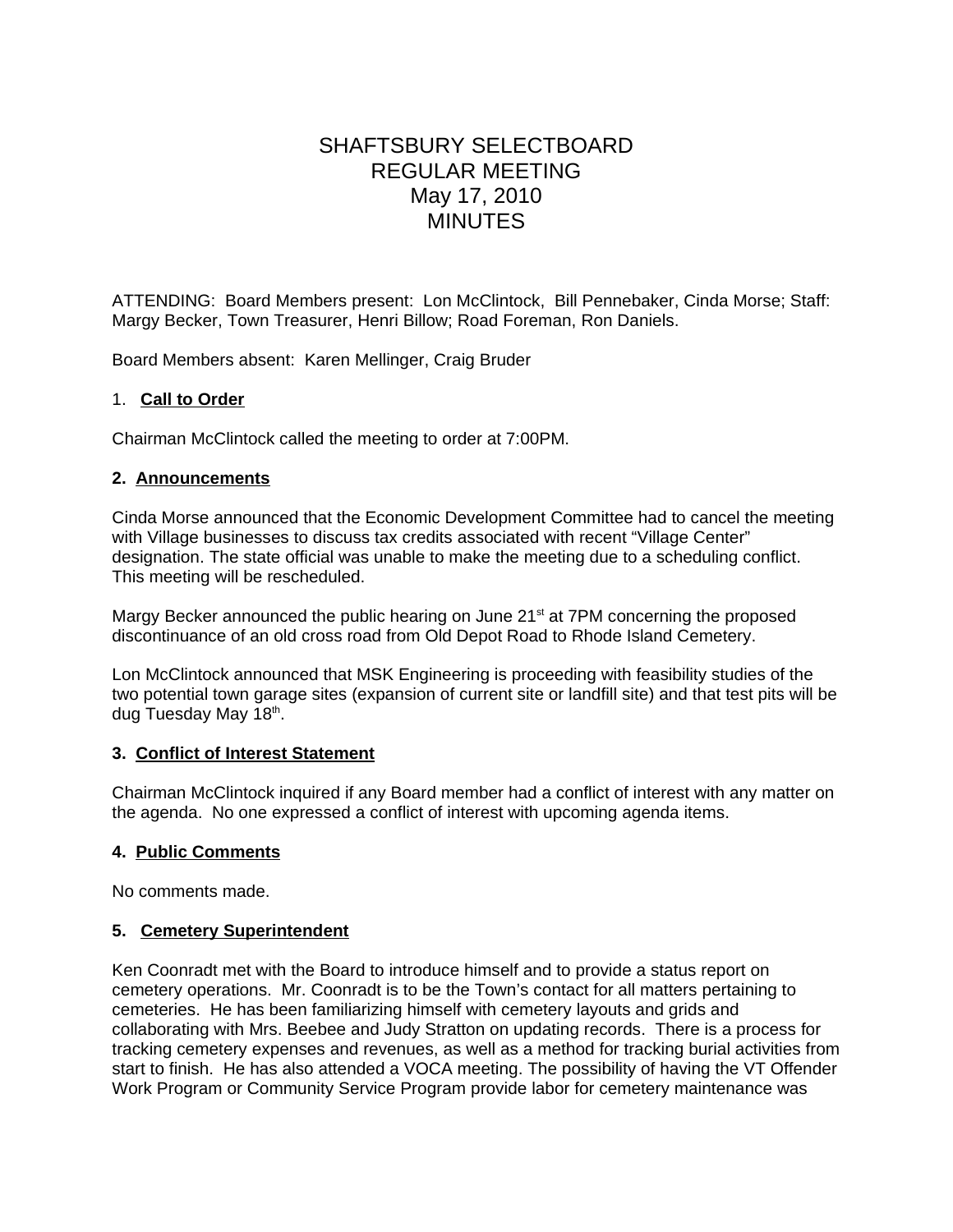discussed. It was announced that Veterans' flags will be installed by Memorial Day at all graves. They will remain in place through Veterans' Day in November.

## **6. Treasurer's Cash Flow Projections**

Henri Billow provided an estimated cash flow report, which states the current balance in the checking account is \$111,411 with an available balance of approximately \$107,000. An estimated \$95,765 is due to the general fund from other funds. With expected May/June expenses and revenues, the Town may end the fiscal year with an approximate \$50,000 fund balance. Henri Billow will provide another report to the Board in early June.

# **7. Road Foreman Reports**

Ron Daniels reported summer road construction projects will include repairs to Murphy Hill and Paran roads. Culverts will be installed or raised/lowered on Cider Mill, Daniels Road, and Daniels Road at the intersection with Glastenview. Estimates for paving Ledgely and Westview will be obtained. He will be meeting with F.R. Lafayette regarding bridge guard rail work. It was agreed that bids for Paran Road construction work and Murphy Hill Road tree work should be prepared and sent out as soon as possible. The objective for work on Paran Road is to raise the road bed.

# **8. SW VT Regioanl Consortium**

The Selectboard discussed proposed rules of procedures for the SW VT Regional Consortium, a collaborative approach to purchasing goods and services for Bennington County towns. The Selectboard agreed it supports the proposed rules of procedures, but it asks for further clarification regarding the restrictions of having to accept the low bid. How can other factors, such as 'local first' or 'quality' or goods or services, be taken into consideration given current language. A definition for "responsible" bidder is needed – unless this is a 'term of art' widely used. The proposed rules lack conflict of interest policies.

## **9. Town Officer Appointments:**

**Cinda Morse made the motion to appoint Jerry Mattison as Emergency Coordinator. Bill Pennebaker seconded. The motion carried.**

**Cinda Morse made the motion to appoint Deena Ruege, Helen Olney, and Tracy Galle to the Recreation Committee. Bill Pennebaker seconded. The motion carried.**

## **10. Personnal Policies:**

Cinda Morse provided a status report on development of personnel policies. It is the objective of the subcommittee to have recommendations for compensation and benefits policies by July l.

## **11. Town Administrator Reports**

Margy Becker provided brief status reports on administrative, personnel, facilities planning, budget, and solid waste matters. Saturday's HHW Collection proceeded smoothly, with approximately 50 Shaftsbury households, 18 Stamford households, and 5 – 7 Pownal households participating. She noted that Stamford Highway Department collects from